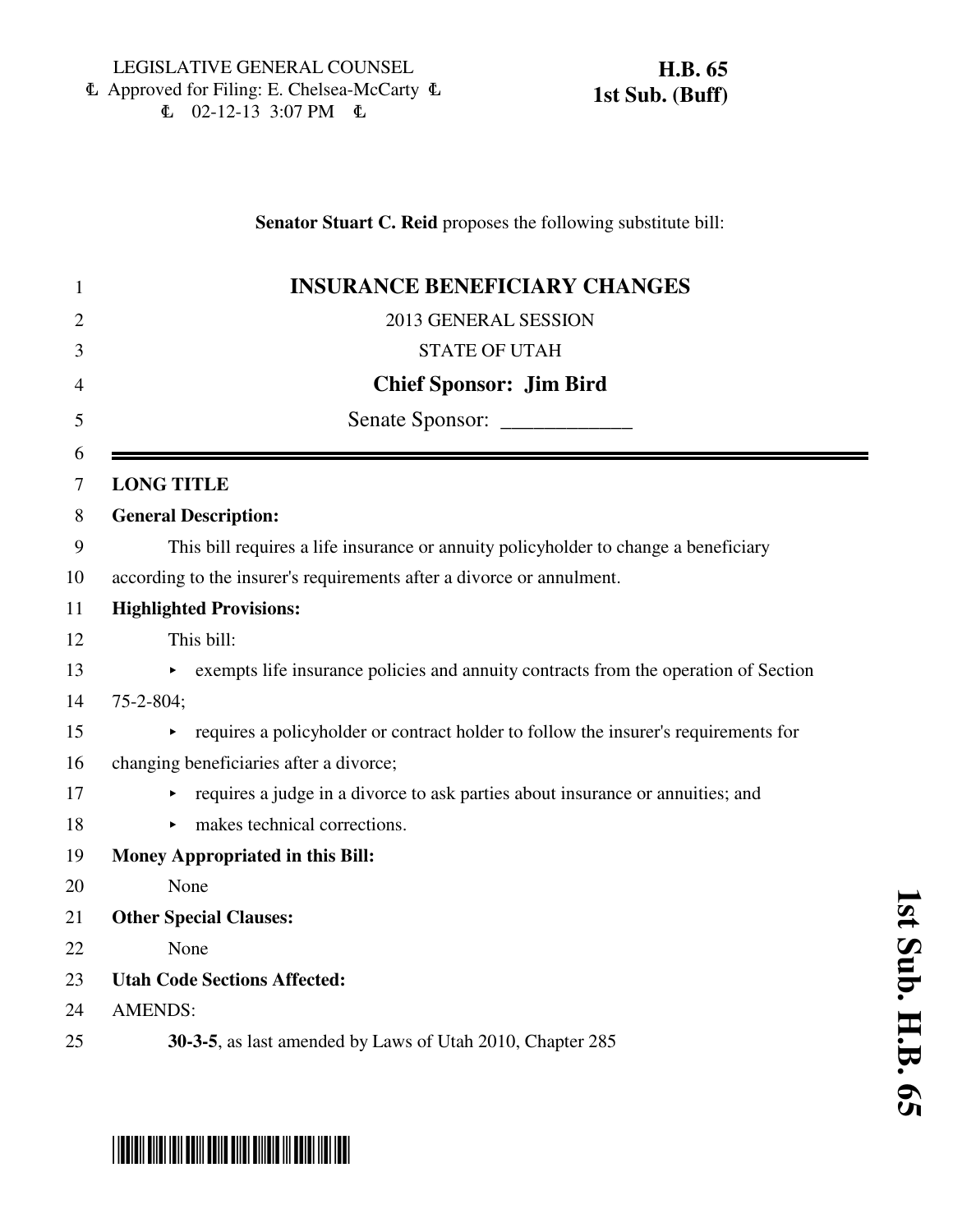| 31A-22-413, as last amended by Laws of Utah 2006, Chapter 62                                       |
|----------------------------------------------------------------------------------------------------|
| 75-2-804, as repealed and reenacted by Laws of Utah 1998, Chapter 39                               |
| Be it enacted by the Legislature of the state of Utah:                                             |
| Section 1. Section 30-3-5 is amended to read:                                                      |
| 30-3-5. Disposition of property -- Maintenance and health care of parties and                      |
| children -- Division of debts -- Court to have continuing jurisdiction -- Custody and              |
| parent-time -- Determination of alimony -- Nonmeritorious petition for modification.               |
| (1) When a decree of divorce is rendered, the court may include in it equitable orders             |
| relating to the children, property, debts or obligations, and parties. The court shall include the |
| following in every decree of divorce:                                                              |
| (a) an order assigning responsibility for the payment of reasonable and necessary                  |
| medical and dental expenses of the dependent children including responsibility for health          |
| insurance out-of-pocket expenses such as co-payments, co-insurance, and deductibles;               |
| (b) (i) if coverage is or becomes available at a reasonable cost, an order requiring the           |
| purchase and maintenance of appropriate health, hospital, and dental care insurance for the        |
| dependent children; and                                                                            |
| (ii) a designation of which health, hospital, or dental insurance plan is primary and              |
| which health, hospital, or dental insurance plan is secondary in accordance with the provisions    |
| of Section 30-3-5.4 which will take effect if at any time a dependent child is covered by both     |
| parents' health, hospital, or dental insurance plans;                                              |
| (c) pursuant to Section $15-4-6.5$ :                                                               |
| (i) an order specifying which party is responsible for the payment of joint debts,                 |
| obligations, or liabilities of the parties contracted or incurred during marriage;                 |
| (ii) an order requiring the parties to notify respective creditors or obligees, regarding          |
| the court's division of debts, obligations, or liabilities and regarding the parties' separate,    |
| current addresses; [and]                                                                           |
| (iii) provisions for the enforcement of these orders; and                                          |
| (d) provisions for income withholding in accordance with Title 62A, Chapter 11,                    |
| Recovery Services[.]; and                                                                          |
| (e) if either party owns a life insurance policy or an annuity contract, an                        |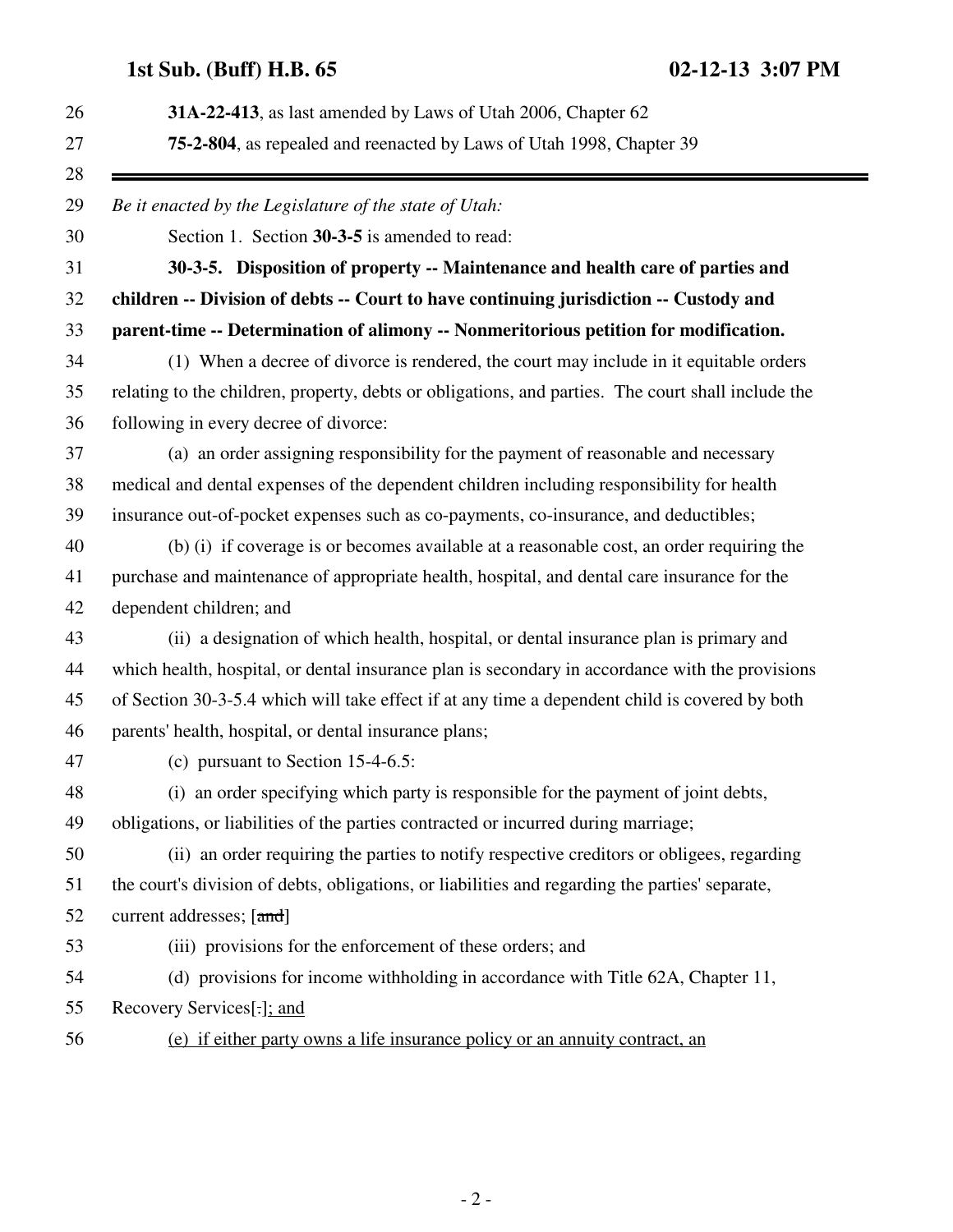**02-12-13 3:07 PM** 1st Sub. (Buff) H.B. 65

57 acknowledgment by the court that the owner has: 58 (i) reviewed and updated, where appropriate, the list of beneficiaries; and 59 (ii) affirmed that those listed as beneficiaries are in fact the intended beneficiaries after 60 the divorce becomes final. 61 (2) The court may include, in an order determining child support, an order assigning 62 financial responsibility for all or a portion of child care expenses incurred on behalf of the 63 dependent children, necessitated by the employment or training of the custodial parent. If the 64 court determines that the circumstances are appropriate and that the dependent children would 65 be adequately cared for, it may include an order allowing the noncustodial parent to provide 66 child care for the dependent children, necessitated by the employment or training of the 67 custodial parent. 68 (3) The court has continuing jurisdiction to make subsequent changes or new orders for 69 the custody of the children and their support, maintenance, health, and dental care, and for 70 distribution of the property and obligations for debts as is reasonable and necessary. 71 (4) Child support, custody, visitation, and other matters related to children born to the 72 mother and father after entry of the decree of divorce may be added to the decree by 73 modification. 74 (5) (a) In determining parent-time rights of parents and visitation rights of grandparents 75 and other members of the immediate family, the court shall consider the best interest of the 76 child. 77 (b) Upon a specific finding by the court of the need for peace officer enforcement, the 78 court may include in an order establishing a parent-time or visitation schedule a provision, 79 among other things, authorizing any peace officer to enforce a court-ordered parent-time or 80 visitation schedule entered under this chapter. 81 (6) If a petition for modification of child custody or parent-time provisions of a court 82 order is made and denied, the court shall order the petitioner to pay the reasonable attorneys' 83 fees expended by the prevailing party in that action, if the court determines that the petition 84 was without merit and not asserted or defended against in good faith. 85 (7) If a petition alleges noncompliance with a parent-time order by a parent, or a 86 visitation order by a grandparent or other member of the immediate family where a visitation or 87 parent-time right has been previously granted by the court, the court may award to the

- 3 -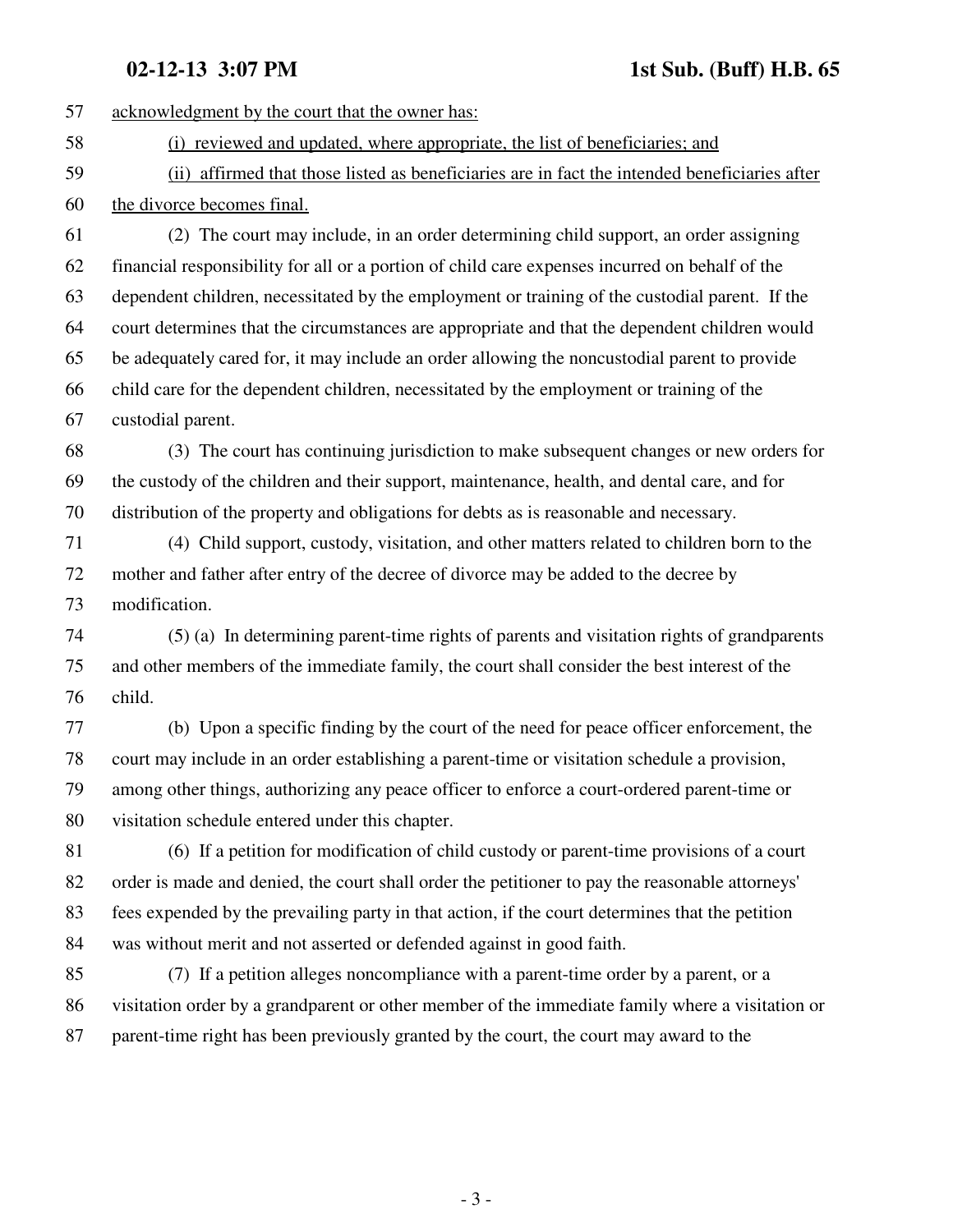88 prevailing party costs, including actual attorney fees and court costs incurred by the prevailing 89 party because of the other party's failure to provide or exercise court-ordered visitation or 90 parent-time.

91 (8) (a) The court shall consider at least the following factors in determining alimony:

92 (i) the financial condition and needs of the recipient spouse;

93 (ii) the recipient's earning capacity or ability to produce income;

94 (iii) the ability of the payor spouse to provide support;

95 (iv) the length of the marriage;

96 (v) whether the recipient spouse has custody of minor children requiring support;

97 (vi) whether the recipient spouse worked in a business owned or operated by the payor 98 spouse; and

99 (vii) whether the recipient spouse directly contributed to any increase in the payor 100 spouse's skill by paying for education received by the payor spouse or allowing the payor 101 spouse to attend school during the marriage.

102 (b) The court may consider the fault of the parties in determining alimony.

103 (c) As a general rule, the court should look to the standard of living, existing at the 104 time of separation, in determining alimony in accordance with Subsection (8)(a). However, the 105 court shall consider all relevant facts and equitable principles and may, in its discretion, base 106 alimony on the standard of living that existed at the time of trial. In marriages of short 107 duration, when no children have been conceived or born during the marriage, the court may 108 consider the standard of living that existed at the time of the marriage.

109 (d) The court may, under appropriate circumstances, attempt to equalize the parties' 110 respective standards of living.

111 (e) When a marriage of long duration dissolves on the threshold of a major change in 112 the income of one of the spouses due to the collective efforts of both, that change shall be 113 considered in dividing the marital property and in determining the amount of alimony. If one 114 spouse's earning capacity has been greatly enhanced through the efforts of both spouses during 115 the marriage, the court may make a compensating adjustment in dividing the marital property 116 and awarding alimony.

117 (f) In determining alimony when a marriage of short duration dissolves, and no 118 children have been conceived or born during the marriage, the court may consider restoring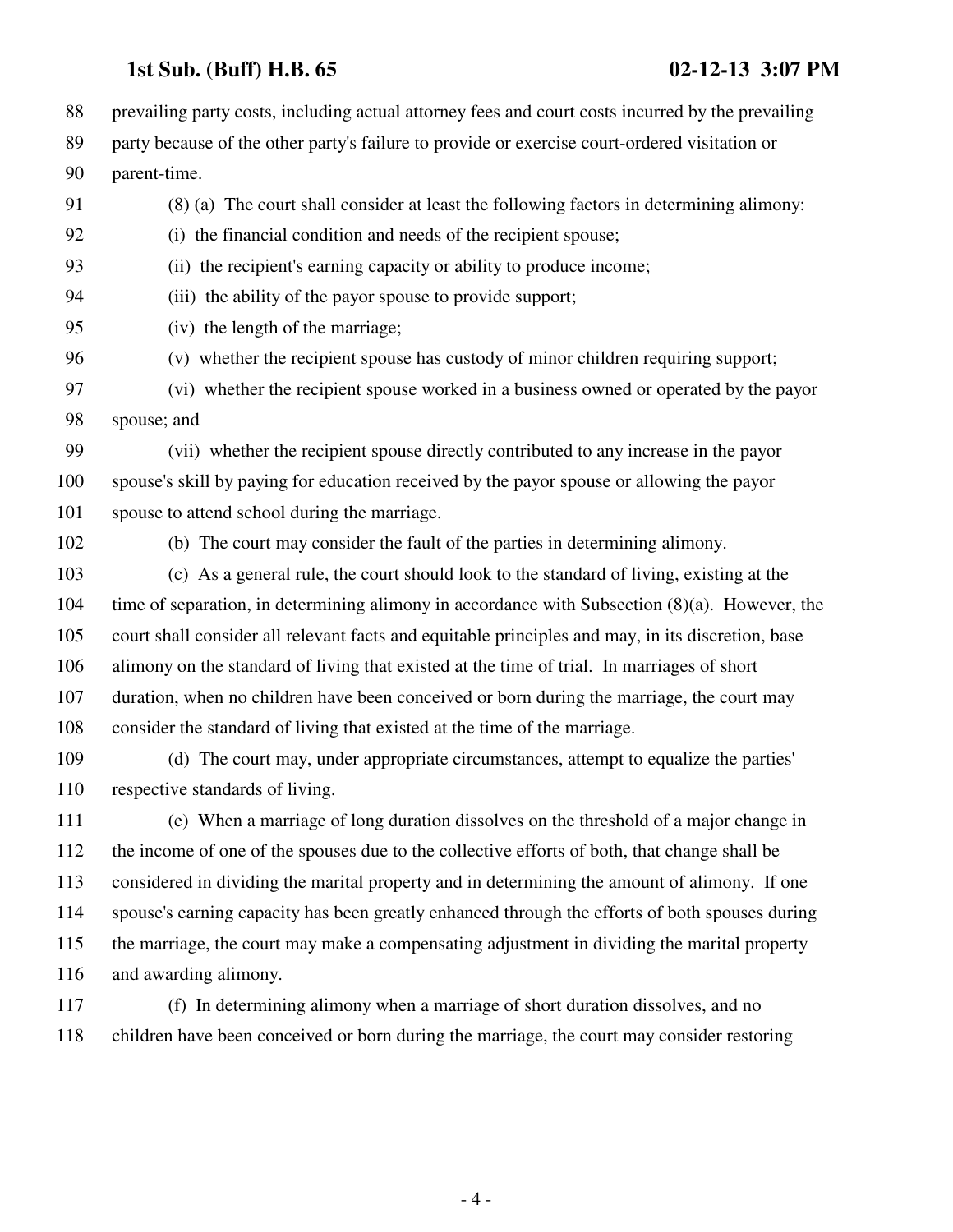119 each party to the condition which existed at the time of the marriage.

120 (g) (i) The court has continuing jurisdiction to make substantive changes and new 121 orders regarding alimony based on a substantial material change in circumstances not 122 foreseeable at the time of the divorce.

123 (ii) The court may not modify alimony or issue a new order for alimony to address 124 needs of the recipient that did not exist at the time the decree was entered, unless the court 125 finds extenuating circumstances that justify that action.

126 (iii) In determining alimony, the income of any subsequent spouse of the payor may not 127 be considered, except as provided in this Subsection (8).

128 (A) The court may consider the subsequent spouse's financial ability to share living 129 expenses.

130 (B) The court may consider the income of a subsequent spouse if the court finds that 131 the payor's improper conduct justifies that consideration.

132 (h) Alimony may not be ordered for a duration longer than the number of years that the 133 marriage existed unless, at any time prior to termination of alimony, the court finds extenuating 134 circumstances that justify the payment of alimony for a longer period of time.

135 (9) Unless a decree of divorce specifically provides otherwise, any order of the court 136 that a party pay alimony to a former spouse automatically terminates upon the remarriage or 137 death of that former spouse. However, if the remarriage is annulled and found to be void ab 138 initio, payment of alimony shall resume if the party paying alimony is made a party to the 139 action of annulment and his rights are determined.

140 (10) Any order of the court that a party pay alimony to a former spouse terminates 141 upon establishment by the party paying alimony that the former spouse is cohabitating with 142 another person.

143 Section 2. Section **31A-22-413** is amended to read:

144 **31A-22-413. Designation of beneficiary.**

145 (1) Subject to Subsection 31A-22-412(2), no life insurance policy or annuity contract 146 may restrict the right of a policyholder or certificate holder:

147 (a) to make an irrevocable designation of beneficiary effective immediately or at some 148 subsequent time; or

149 (b) if the designation of beneficiary is not explicitly irrevocable, to change the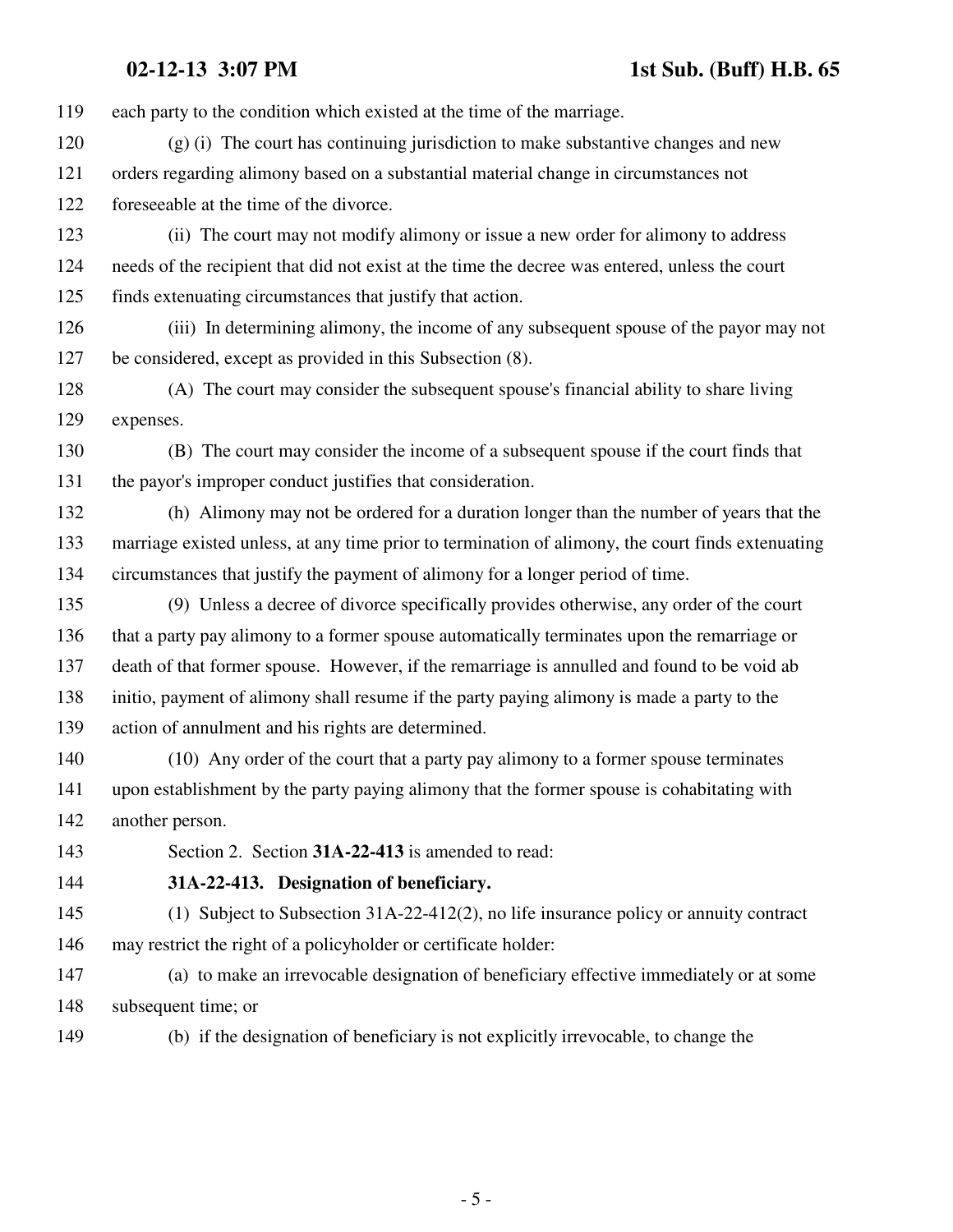| 150 | beneficiary without the consent of the previously designated beneficiary. Subsection                 |
|-----|------------------------------------------------------------------------------------------------------|
| 151 | 75-6-201(1)(c) applies to designations by will or by separate writing.                               |
| 152 | $(2)$ (a) An insurer may prescribe formalities to be complied with for the change of                 |
| 153 | beneficiaries, but those formalities may only be designed for the protection of the insurer.         |
| 154 | [ <del>The</del> ] Notwithstanding Section 75-2-804, the insurer discharges its obligation under the |
| 155 | insurance policy or certificate of insurance if it pays the properly designated beneficiary unless   |
| 156 | it has actual notice of either an assignment or a change in beneficiary designation made             |
| 157 | pursuant to Subsection (1)(b) [or Section $75-2-804$ ].                                              |
| 158 | (b) The insurer has actual notice if the formalities prescribed by the policy are                    |
| 159 | complied with, or if the change in beneficiary has been requested in the form prescribed by the      |
| 160 | insurer and delivered to an agent representing the insurer at least three days prior to payment to   |
| 161 | the earlier properly designated beneficiary.                                                         |
| 162 | Section 3. Section <b>75-2-804</b> is amended to read:                                               |
| 163 | 75-2-804. Definitions -- Revocation of probate and nonprobate transfers by                           |
| 164 | divorce -- Effect of severance -- Revival -- Protection of payors, third parties, and bona           |
| 165 | fide purchasers -- Personal liability of recipient -- No revocation by other changes of              |
| 166 | circumstances -- No revocation of life insurance beneficiary.                                        |
| 167 | (1) As used in this section:                                                                         |
| 168 | (a) "Disposition or appointment of property" includes a transfer of an item of property              |
| 169 | or any other benefit to a beneficiary designated in a governing instrument.                          |
| 170 | (b) "Divorce or annulment" means any divorce or annulment, or any dissolution or                     |
| 171 | declaration of invalidity of a marriage, that would exclude the spouse as a surviving spouse         |
| 172 | within the meaning of Section 75-2-802. A decree of separation that does not terminate the           |
| 173 | status of husband and wife is not a divorce for purposes of this section.                            |
| 174 | (c) "Divorced individual" includes an individual whose marriage has been annulled.                   |
| 175 | (d) "Governing instrument" means a governing instrument executed by the divorced                     |
| 176 | individual before the divorce or annulment of [his] the individual's marriage to [his] the           |
| 177 | individual's former spouse.                                                                          |
| 178 |                                                                                                      |
|     | (e) "Relative of the divorced individual's former spouse" means an individual who is                 |
| 179 | related to the divorced individual's former spouse by blood, adoption, or affinity and who, after    |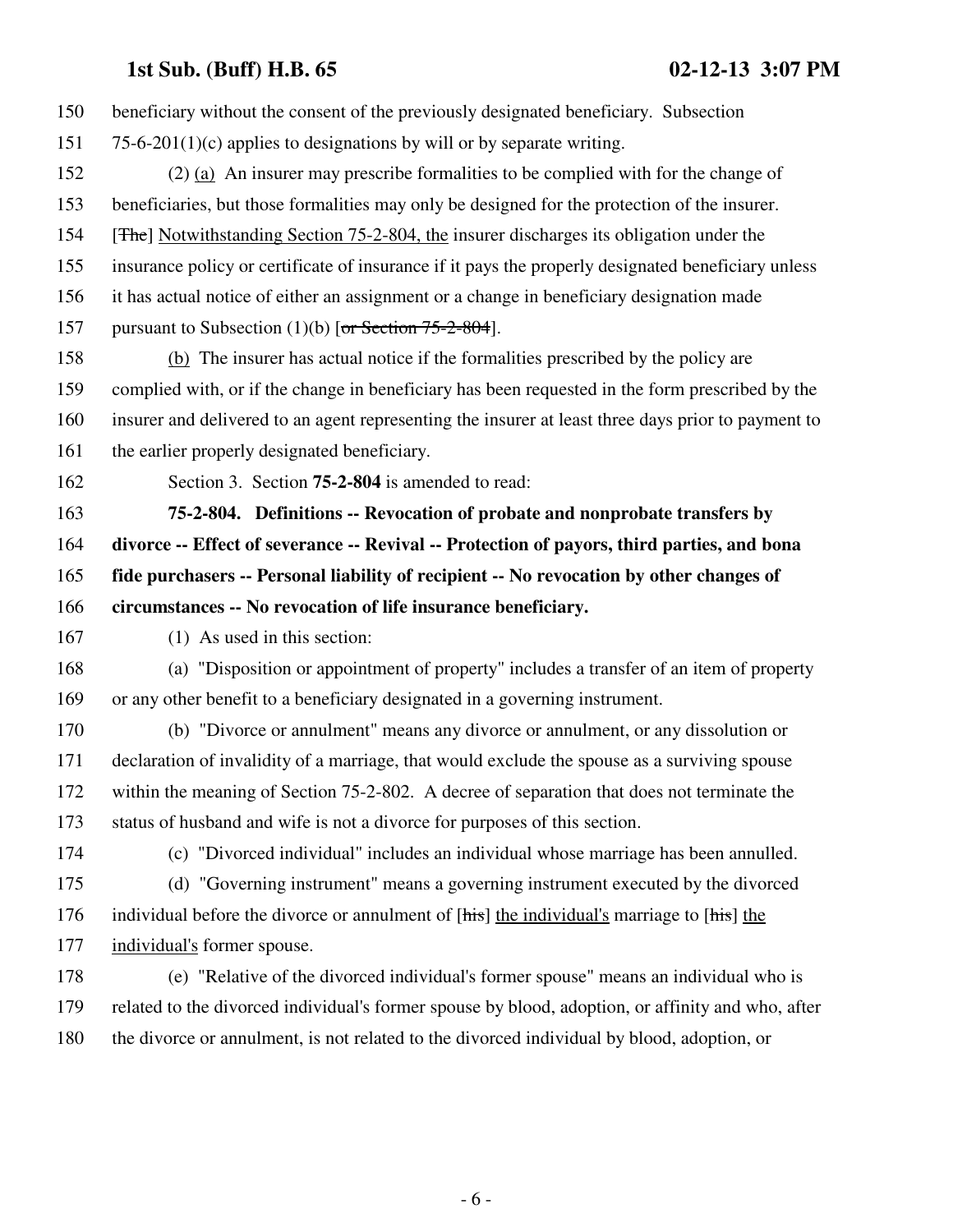181 affinity.

182 (f) "Revocable," with respect to a disposition, appointment, provision, or nomination, 183 means one under which the divorced individual, at the time of the divorce or annulment, was 184 alone empowered, by law or under the governing instrument, to cancel the designation in favor 185 of [his] the individual's former spouse or former spouse's relative, whether or not the divorced 186 individual was then empowered to designate [himself] another in place of [his] the individual's 187 former spouse or in place of [his] the individual's former spouse's relative and whether or not 188 the divorced individual then had the capacity to exercise the power.

189 (2) Except as provided by the express terms of a governing instrument, a court order, 190 or a contract relating to the division of the marital estate made between the divorced 191 individuals before or after the marriage, divorce, or annulment, the divorce or annulment of a 192 marriage:

193 (a) revokes any revocable:

194 (i) disposition or appointment of property made by a divorced individual to [his] the 195 individual's former spouse in a governing instrument and any disposition or appointment 196 created by law or in a governing instrument to a relative of the divorced individual's former 197 spouse;

198 (ii) provision in a governing instrument conferring a general or nongeneral power of 199 appointment on the divorced individual's former spouse or on a relative of the divorced 200 individual's former spouse; and

201 (iii) nomination in a governing instrument, [nominating] which nominates a divorced 202 individual's former spouse or a relative of the divorced individual's former spouse to serve in 203 any fiduciary or representative capacity, including a personal representative, executor, trustee, 204 conservator, agent, or guardian; and

205 (b) severs the interests of the former spouses in property held by them at the time of the 206 divorce or annulment as joint tenants with the right of survivorship, transforming the interests 207 of the former spouses into tenancies in common.

208 (3) This section does not apply to the designation of a beneficiary of a life insurance 209 policy or annuity contract. A policyholder or certificate holder who obtains a divorce or 210 annulment shall request a beneficiary change in the form required by the insurer in accordance

211 with Section 31A-22-413.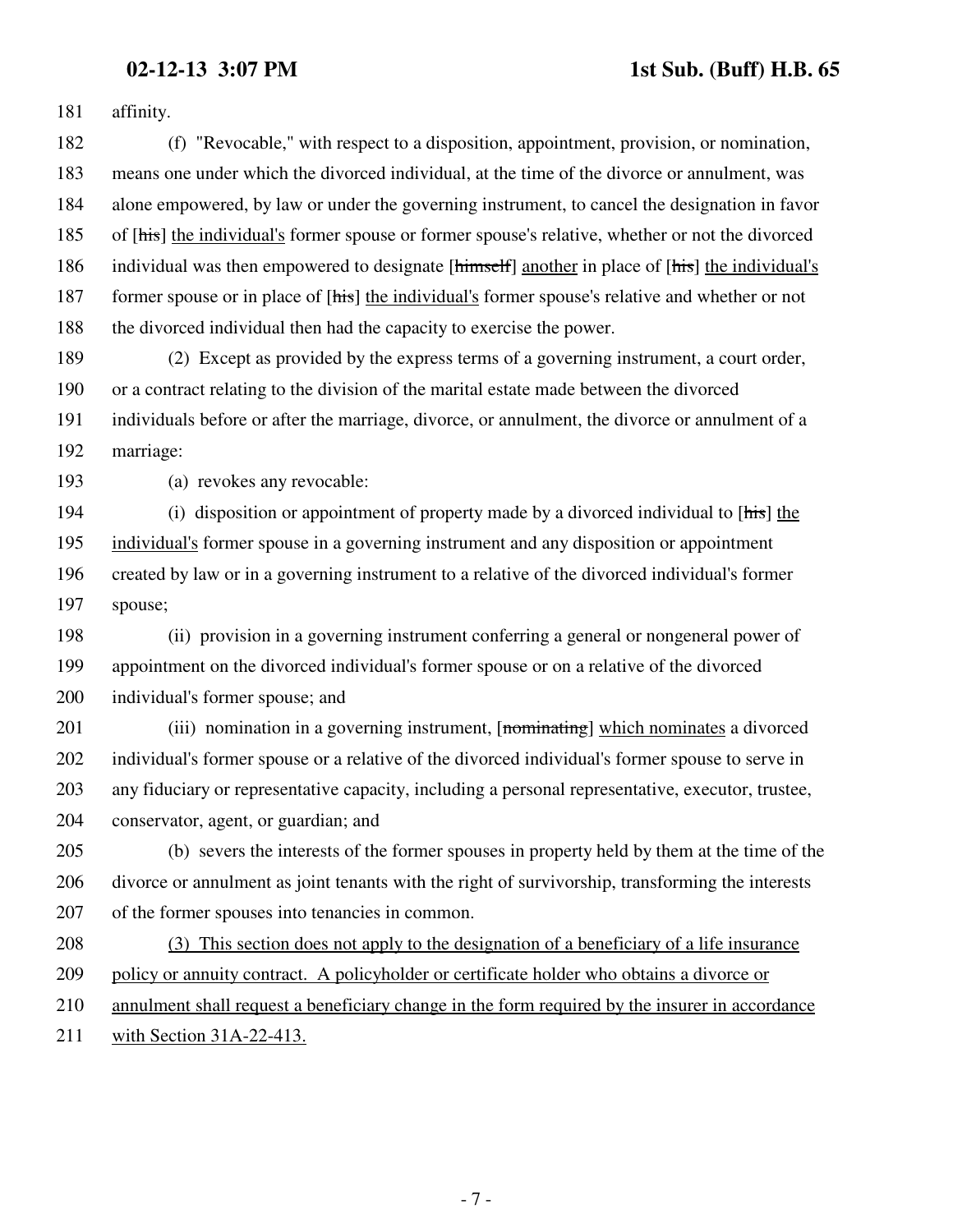212  $[(3)] (4)$  A severance under Subsection (2)(b) does not affect any third-party interest in 213 property acquired for value and in good faith reliance on an apparent title by survivorship in the 214 survivor of the former spouses unless a writing declaring the severance has been noted, 215 registered, filed, or recorded in records appropriate to the kind and location of the property, 216 which are relied upon, in the ordinary course of transactions involving such property, as 217 evidence of ownership.

218  $\left[\left(4\right)\right]$  (5) Provisions of a governing instrument are given effect as if the former spouse 219 and relatives of the former spouse disclaimed all provisions revoked by this section or, in the 220 case of a revoked nomination in a fiduciary or representative capacity, as if the former spouse 221 and relatives of the former spouse died immediately before the divorce or annulment.

222  $[(5)]$  (6) Provisions revoked solely by this section are revived by the divorced 223 individual's remarriage to the former spouse or by a nullification of the divorce or annulment.

224  $[(6)]$  (7) No change of circumstances other than as described in this section and in 225 Section 75-2-803 effects a revocation.

226  $[(7)$   $(8)$  (a) A payor or other third party is not liable for having made a payment or 227 transferred an item of property or any other benefit to a beneficiary designated in a governing 228 instrument affected by a divorce, annulment, or remarriage, or for having taken any other 229 action in good faith reliance on the validity of the governing instrument, before the payor or 230 other third party received written notice of the divorce, annulment, or remarriage. A payor or 231 other third party is liable for a payment made or other action taken after the payor or other third 232 party received written notice of a claimed forfeiture or revocation under this section.

233 (b) Written notice of the divorce, annulment, or remarriage under Subsection  $[\langle \overline{\tau} \rangle]$ 234 (8)(a) shall be mailed to the payor's or other third party's main office or home by registered or 235 certified mail, return receipt requested, or served upon the payor or other third party in the 236 same manner as a summons in a civil action. Upon receipt of written notice of the divorce, 237 annulment, or remarriage, a payor or other third party may pay any amount owed or transfer or 238 deposit any item of property held by it to or with the court having jurisdiction of the probate 239 proceedings relating to the decedent's estate or, if no proceedings have been commenced, to or 240 with the court having jurisdiction of probate proceedings relating to the decedent's estates 241 located in the county of the decedent's residence. The court shall hold the funds or item of 242 property and, upon its determination under this section, shall order disbursement or transfer in